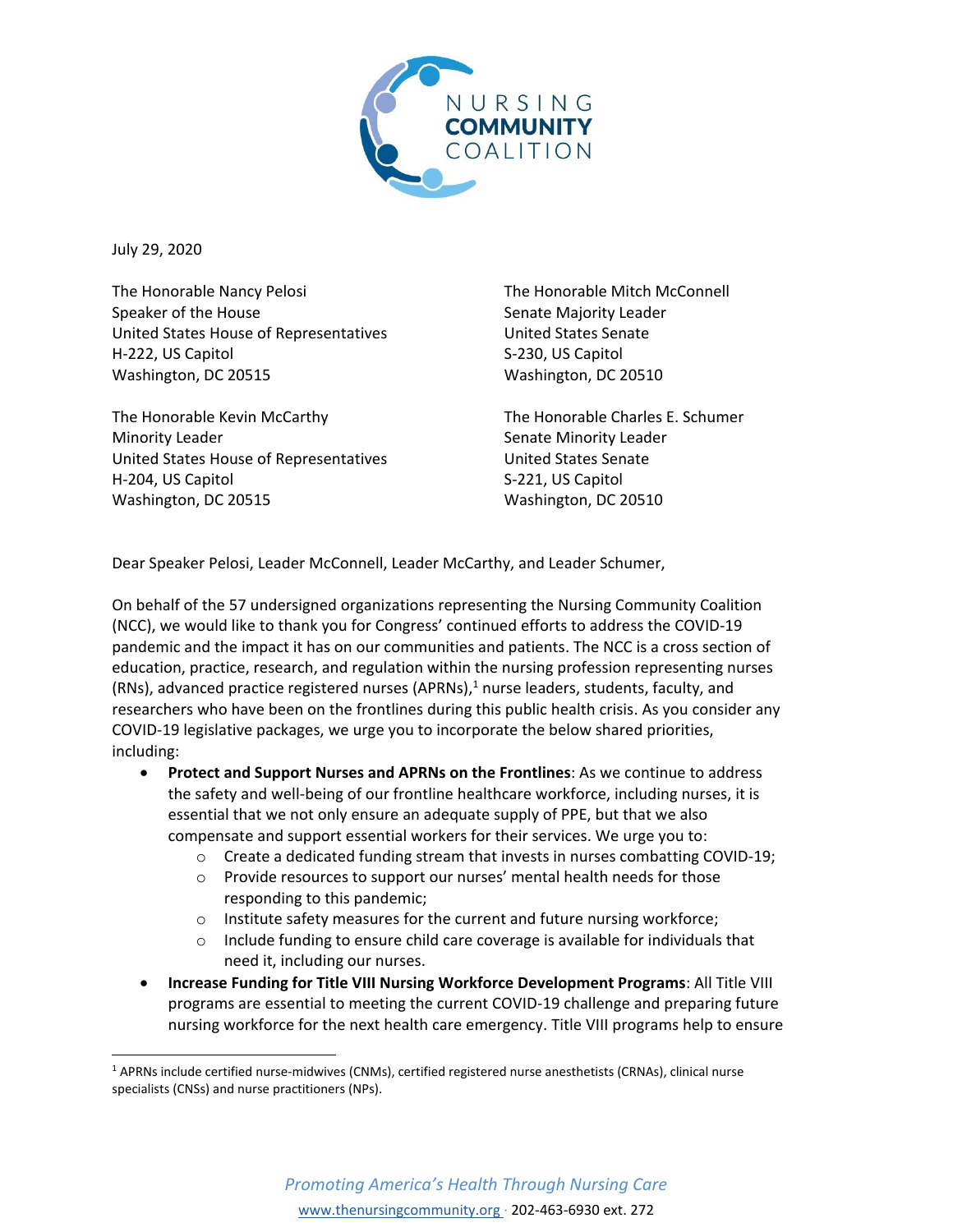the health and well being of all communities, especially in rural and underserved areas. Additional supplemental funding for Title VIII Nursing Workforce Development Programs, especially given these unprecedented times, is imperative.

- **Support Nursing Education Infrastructure:** As higher education institutions continue to combat the realities of COVID-19 and as students begin the fall semester, nursing education remains a top priority. It is essential that federal investments are made to support nursing students and faculty so the education pathway remains strong and nurses can continue to be on the frontlines of current and future public health challenges.
- **Strengthen Investments in Public Health:** Since 2008, the local public health departments alone have lost more than 55,000 public health jobs, which include nurses.<sup>2</sup> This drastic shortage of public health professionals has been brought into stark relief during the current crisis. We must not only provide an immediate injection of funding to bolster the public health nursing workforce, but long-term investments in a national public health service pipeline of nurses and other health care professionals.
- **Invest in Nursing Research:** The National Institute of Nursing Research (NINR) provides critical support to nurse scientists and is foundational to evidence-based nursing care. We ask that any future legislation include additional funding to support the National Institutes of Health and NINR.
- **Promote Access to Telehealth:** Increased flexibility in telehealth access has been an essential component of providing care on the frontlines and will continue to be integral to clinicians after this public health emergency. We encourage any future legislation to include telehealth provisions that:
	- $\circ$  Address geographic limitations and remove originating site restrictions so that patients can receive telehealth in their homes;
	- $\circ$  Remove the limitation on the number of telehealth services Medicare providers can deliver;
	- o Increase coverage and reimbursement for audio-only telehealth services; and
	- $\circ$  Expand telehealth to previously uncovered services and visits when the clinician determines that it is clinically appropriate.

We urge Congress to include these shared priorities in any COVID-19 legislative packages. Supporting nursing education, research, and the workforce is imperative to the health of our nation now and into the future. If the Nursing Community Coalition can be of any assistance to you or your staff, please do not hesitate to contact the coalition's Executive Director, Rachel Stevenson, at [rstevenson@thenursingcommunity.org](mailto:rstevenson@thenursingcommunity.org) or at 202-463-6930, ext. 271.

## Sincerely,

Academy of Medical-Surgical Nurses American Academy of Ambulatory Care Nursing American Academy of Emergency Nurse Practitioners Academy of Neonatal Nursing American Academy of Nursing American Association of Colleges of Nursing American Association of Critical-Care Nurses American Association of Heart Failure Nurses

<sup>&</sup>lt;sup>2</sup> National Association of County & City Health Officials. "The Forces of Change in America's Local Public Health System: 2018. http://nacchoprofilestudy.org/wp-content/uploads/2018/12/2018-Forces-ofChange-Main-Report.pdf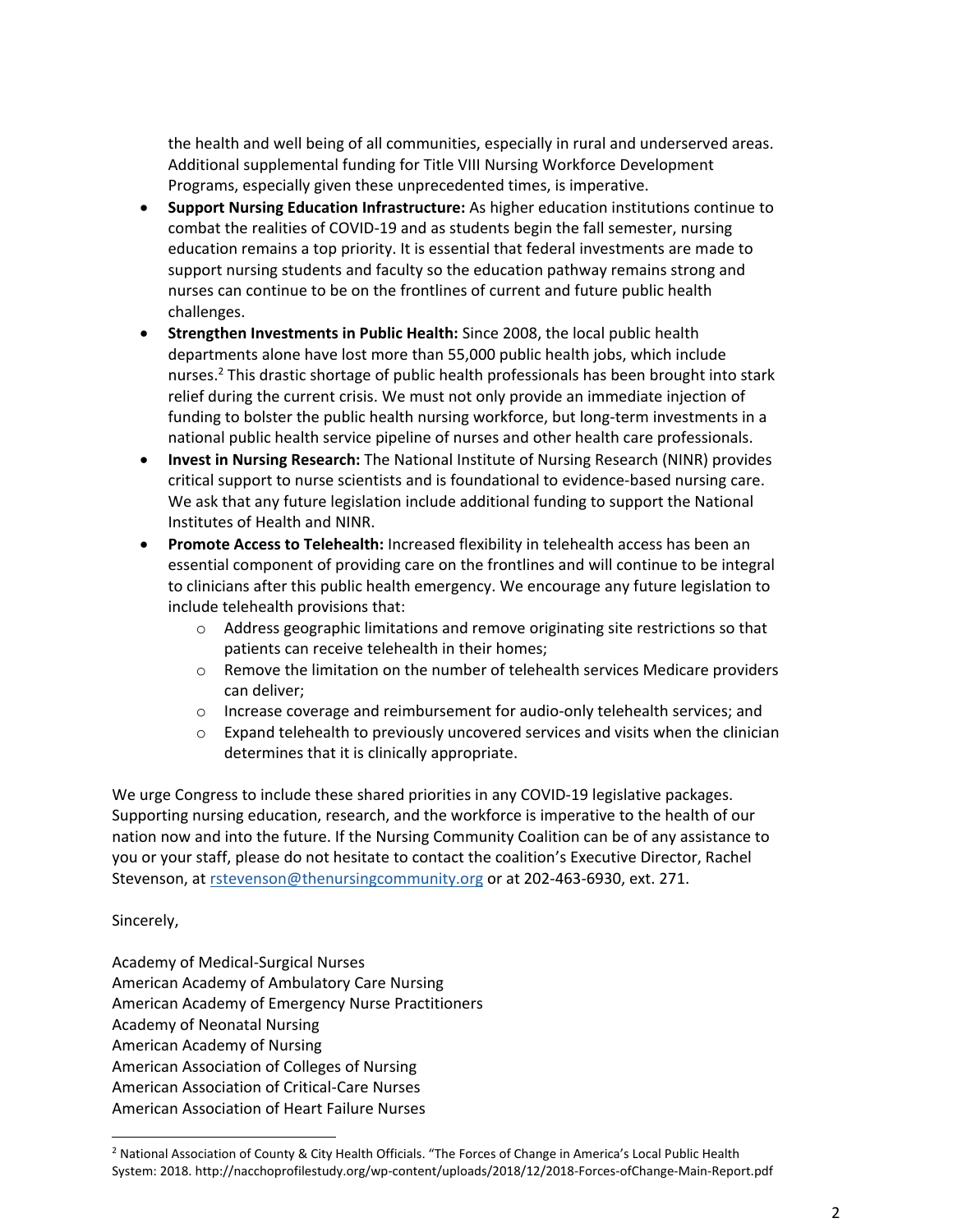American Association of Neuroscience Nurses American Association of Nurse Anesthetists American Association of Nurse Practitioners American Association of Post-Acute Care Nursing American College of Nurse-Midwives American Nephrology Nurses Association American Nursing Informatics Association American Organization for Nursing Leadership American Public Health Association, Public Health Nursing Section American Psychiatric Nurses Association American Society for Pain Management Nursing American Society of PeriAnesthesia Nurses Association for Radiologic and Imaging Nursing Association of Community Health Nursing Educators Association of Nurses in AIDS Care Association of Pediatric Hematology/Oncology Nurses Association of periOperative Registered Nurses Association of Public Health Nurses Association of Rehabilitation Nurses Association of Veterans Affairs Nurse Anesthetists Association of Women's Health, Obstetric and Neonatal Nurses Chi Eta Phi Sorority, Incorporated Commissioned Officers Association of the U.S. Public Health Service Dermatology Nurses' Association Emergency Nurses Association Friends of the National Institute of Nursing Research Gerontological Advanced Practice Nurses Association Hospice and Palliative Nurses Association Infusion Nurses Society International Association of Forensic Nurses International Society of Psychiatric-Mental Health Nurses National Association of Clinical Nurse Specialists National Association of Hispanic Nurses National Association of Neonatal Nurse Practitioners National Association of Neonatal Nurses National Association of Nurse Practitioners in Women's Health National Association of Pediatric Nurse Practitioners National Association of School Nurses National Council of State Boards of Nursing National League for Nursing National Nurse-Led Care Consortium National Organization of Nurse Practitioner Faculties Nurses Organization of Veterans Affairs Oncology Nursing Society Organization for Associate Degree Nursing Preventive Cardiovascular Nurses Association Society of Pediatric Nurses Society of Urologic Nurses and Associates Wound, Ostomy and Continence Nurses Society